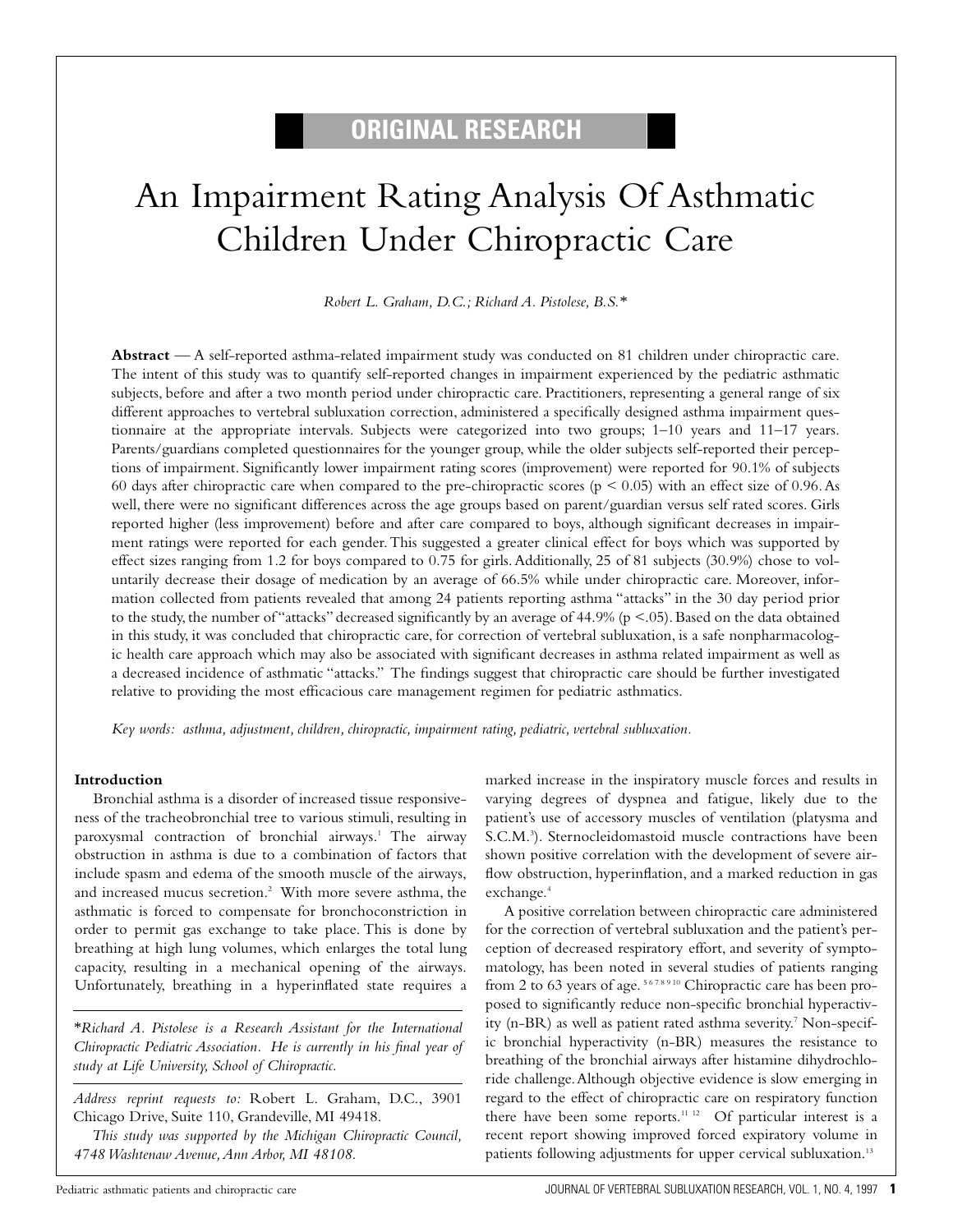Vertebral subluxation is characterized, in part, by vertebral misalignment (kinesiopathology), neuropathology and myopathology.14 15 16 17 It has been demonstrated that pressures as little as 10mm Hg can cause significant neural dysfunction, decreasing the number and amplitude of action potentials by up to 60% of initial values.18 19 20 This mechanical pressure on the nerve and surrounding tissues which may cause tissue ischemia is proposed to result in the release of chemical inflammatory agents such as substance P<sup>21 22</sup>, bradykinin, and histamin<sup>22</sup> as a result of the osseous misalignment and subsequent neuromuscular pathophysiology. This neuromuscular pathophysiology can exist with or without associated pain.<sup>23</sup>

Recent study on the neurogenic mechanisms of asthma has focused on the release of neuropeptides by an axon reflex pathway.These peptides, which include substance P, calcitonin-related peptides, and neurokinin A (a bradykinin), have been shown respectively to have vascular permeability and mucus secretagogue activity, bronchial vascular dilation effect, and a bronchoconstrictor activity.<sup>2</sup> These are the same neurotransmitters postulated to be released from tissues in the presence of vertebral subluxation,<sup>21</sup> which may initiate and/or complicate the asthmatic condition.

As the vertebral subluxation is believed to negatively effect neurological function, <sup>21</sup> the neuroanatomy and physiology of structures associated with respiratory effort could be affected by this condition. In this regard, the neuroanatomy and physiology related to the cervical area reveals that the respiratory center consists of neurons located bilaterally and divided into three major collections. These are the dorsal respiratory group located in the dorsal portion of the medulla oblongata which mainly regulates inspiration, the ventral respiratory group which regulates both inspiration and expiration located in the medulla oblongata, and the pneumotaxic center located dorsally in the superior portion of the pons which helps to regulate rate and pattern of breathing.<sup>24</sup> The medulla oblongata passes inferiorly through the foramen magnum and the C1 spinal canal.<sup>25</sup> It has been theorized<sup>26</sup> that misalignment (a component of vertebral subluxation) of C1 can cause stress and subsequent neural dysfunction to the medulla oblongata and spinal cord.Additionally, the phrenic nerve from the cervical plexus, which innervates the diaphragm, receives fibers from the third, fourth and fifth cervical nerves.<sup>27</sup>

Accessory muscles of breathing such as the platysma and sternocleidomastiod muscles also receive innervation from nerves of cervical origin. The platysma muscles are innervated by the cervical branch of the facial nerve, and the sternocleidomastiod muscles are innervated by the spinal branch of the accessory nerve as well as branches from the anterior rami of the second and third cervical nerves. These nerves are intimately associated with the upper cervical area.<sup>25.27</sup>

Misalignment of thoracic vertebra may cause neural dysfunction to the nerves which innervate anterior serrati, scaleni, abdominal recti, and internal and external intercostal muscles which function to raise and lower the rib cage during respiration. Misalignment of thoracic vertebra may also cause costotransverse fixation, which can limit diaphragmatic excursion and increase respiratory effort. Additionally, the lower thoracic nerves also contribute to the innervation of the diaphragm.<sup>27</sup> Consequently, the presence of vertebral subluxation, i.e. kinesiopathology, neuropathology and myopathology, may increase the asthmatic patients perception of respiratory effort.The present study, therefore, was designed as a preliminary assessment of perceived change in the extent of impairment of pediatric asthmatic patient's while under chiropractic care for the correction of vertebral subluxation.

The importance of gathering data relative to the pediatric population is apparent considering current statistics. In the United States, asthma affects an estimated 14-15 million persons, including 4.8 million (6.9%) under 18 years.<sup>28</sup> In 1993, asthma accounted for an estimated 198,000 hospitalizations and 342 deaths among persons less than 25 years of age. Children were more likely than teens and adults to receive asthma care in the outpatient settings; adolescents and young adults were more likely than other age groups to receive emergency care.<sup>28</sup> Although the treatment of asthma by medication is prevalent, and for many life sustaining, the health complications associated with this approach are well known.<sup>29 30 31 32</sup> Since the correction of vertebral subluxation is non-invasive, the documentation of changes in asthma related impairment, which could reduce or eliminate the need for medication, is a necessary step in evolving the most efficacious care for the millions of children challenged by this condition.

#### **Methods**

#### *Subjects*

Potential subjects for this study were sought through newspaper advertisement. All subjects between the ages of one to seventeen years of age with a previous medical diagnosis of asthma were considered. Informed consent was obtained from the parents, and/or legal guardian, consistent with the Human Subjects Committee protocol of the Michigan Chiropractic Council. Qualifying subjects were required to be studied for a period of 60 days. A total of 81 subjects participated, all of whom completed the study duration of 60 days. The subject population consisted of 37 females and 44 males ranging in age from one to 17, with a mean age of  $10 \pm 4.13$  years.

#### *Practitioners*

A total of 33 chiropractors in various locales of the state of Michigan volunteered to participate in this study. All practitioners were members of the Michigan Chiropractic Council. Each practitioner followed the same procedures in obtaining data for the study. Subjects were evaluated over a period of 60 days during which time they were examined for the presence of vertebral subluxation in accordance with the protocols of the techniques employed by each participating chiropractor. These techniques included, Activator Methods, Diversified, Gonstead, Upper Cervical Technique-H.I.O, Network Spinal Analysis, and Thompson Terminal Point Technique, all of which have been described elsewhere.<sup>33</sup> When vertebral subluxation was indicated to be present, subjects were administered chiropractic adjustment(s) followed by an evaluation for the correction of vertebral subluxation according to the procedures of the methods practiced. No recommendations concerning the use of medication in the treatment of bronchial asthma were made to subjects by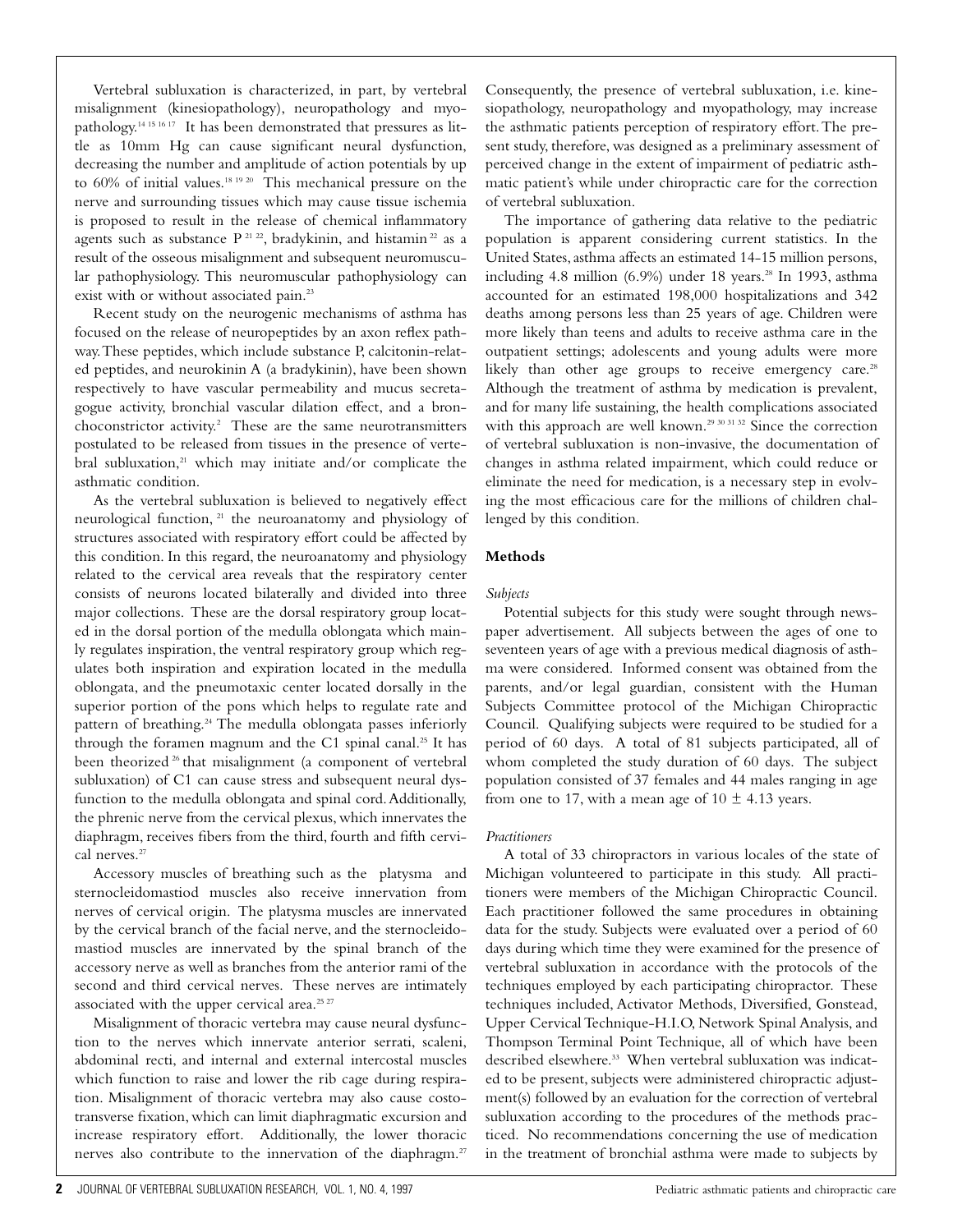any of the chiropractors participating in the study.

#### *Self-Reported outcomes of Asthmatic Impairment*

It was necessary to develop an instrument appropriate to survey the population of subjects in the present study. The most suitable format was found in the Oswestry Low Back Pain Disability Questionnaire. 34 35 This questionnaire was chosen because its disability orientation closely related to anecdotal reports from Michigan Chiropractic Council members regarding the level of impairment observed in patients who had been diagnosed with asthma. However, it was necessary to modify the instrument to reflect areas of impairment which would specifically relate to breathing difficulty instead of low back pain.This was accomplished by substituting the phrase "breathing problems" in the place of "low back pain," and changing the content of the ten broad areas (Appendix). In its final form, the instrument was composed of ten questions. For each of the ten questions, participants were asked to choose one of the six replies that best described their impairment. These answers were subsequently scored 0-5, with 5 being the highest level of impairment.As with the Oswestry Questionnaire, the final score was a percent of the highest score which could be reported (5 x  $10 = 50$ ). Since some of the questions were not relevant to the age level of participants (such as walking difficulties), these sections were not answered.Therefore, the highest score attainable was adjusted accordingly, with the percentage reflecting the change. This instrument, adapted from the Oswestry format is herein referred to as the Modified Oswestry Impairment Rating Scale (MOIRS).

In each practice, the questionnaires were completed prior to the commencement of care, and again 60 days following the initial visit. Subjects 11 years and older completed the questionnaires, while parents or legal guardians acted for younger patients. Additionally, subjects or parents/ guardians were asked to supply information regarding changes in number of asthma attacks, and medication usage via an informal questionnaire.

#### *Analysis of Data*

Pre and post care scores on the MOIRS were evaluated by a two tailed paired sample t-test assuming equal variances,<sup>36 37</sup> and a two tailed independent t-test assuming unequal variances<sup>36 37</sup> for (1) gender effects, (2) age effects, and (3) response scores based on completion by the subject versus parent or guardian. Significance was determined for all analyses at  $p < 0.05$ . Response scores were not evaluated as a function of the practice from which they were derived since the number of individual subjects per practice was too low to achieve statistical power.

Additionally, utilizing scores from the MOIRS as a measure of change in impairment, effect sizes<sup>38</sup> were determined to assess the clinical significance associated with chiropractic care. Effect size was determined by the following relationship [mean MOIRS pre care score — mean MOIRS post care score / std. dev. of MOIRS pre care scores].This measurement allowed for expression of the extent to which a post intervention measurement [post MOIRS rating] varied from normal variation around the mean of pre intervention measurements [pre MOIRS rating]. Following the relationship described, a value of 0.2 is taken to mean a small clinical effect, 0.5 is taken to mean a moderate clinical effect, and 0.8 is taken to mean a large clinical effect.<sup>38</sup>

#### **Results**

#### *Content and Construct Validity and*

#### *Internal Consistency of the MOIRS Questionnaire*

As presented in the introduction, content validity was initially established by having practitioners participating in the study validate the content of the survey relative to its intended purpose. The content, either adopted from the Oswestry Pain Disability questionnaire or originally developed, was approved unanimously by these practitioners as reflecting the type of disabilities reported by their asthmatic patients. Following the study, practitioners reported that subjects found the questionnaire to be clear and complete, both primary attributes of content validity.<sup>39</sup>

Since construct validity is a process requiring considerable evidence gathered over a period of time through repeated uses of the instrument, no gold standard currently exists with regard to the type of questionnaire administered in this study. However, several initial measures of validity did arise from the present study. First, since the instrument was intended to discriminate "post intervention" effects, its ability to detect statistical differences between pre and post chiropractic care (presented below) attests to its validity in that regard.<sup>40</sup>

Reliability was examined by determining Cronbach's coefficient alpha<sup>41</sup> for the ten questions in the survey instrument before (0.70) and after chiropractic care (0.77). These coefficients reveal a substantial level of internal consistency within the instrument.This level of reliability also contributes to the initial phase of evaluating its construct validity. Further use of this instrument in similar asthmatic populations will be required to continue the validation process.

#### *MOIRS Ratings Before and After Chiropractic Care*

Significantly lower MOIRS scores of  $20.6 \pm 12.1$  were reported 60 days after chiropractic care when compared to the pre-chiropractic scores  $32.1 \pm 12.0$  (p < 0.000). Within the population of 81 patients, there were 73 (90.1%) reports of decreased impairment. In 4 (4.9%) there was no reported change, and in 4 (4.9%) there were reports of increased impairment (Table 1).

Additional information supplied by patients or parent/guardian revealed that among 24 patients reporting asthma "attacks" in the 30 day period prior to the study, the number of "attacks" decreased from an average of  $2.96 \pm 3.30$  incidents per 30 days prior to study, to  $1.3 \pm 2.60$  incidents per 30 days during the study. This represented a significant decrease of 44.9% ( $p < .05$ ). Additionally 25 of 81 (30.9%) patients chose to voluntarily decrease their dosage of medication by an average of 66.5%, with a range of 20% to 100% per month.

#### **Subject Categories**

*Self-Reported versus Parent/Guardian-Reported Responses* Subjects were divided into age ranges according to their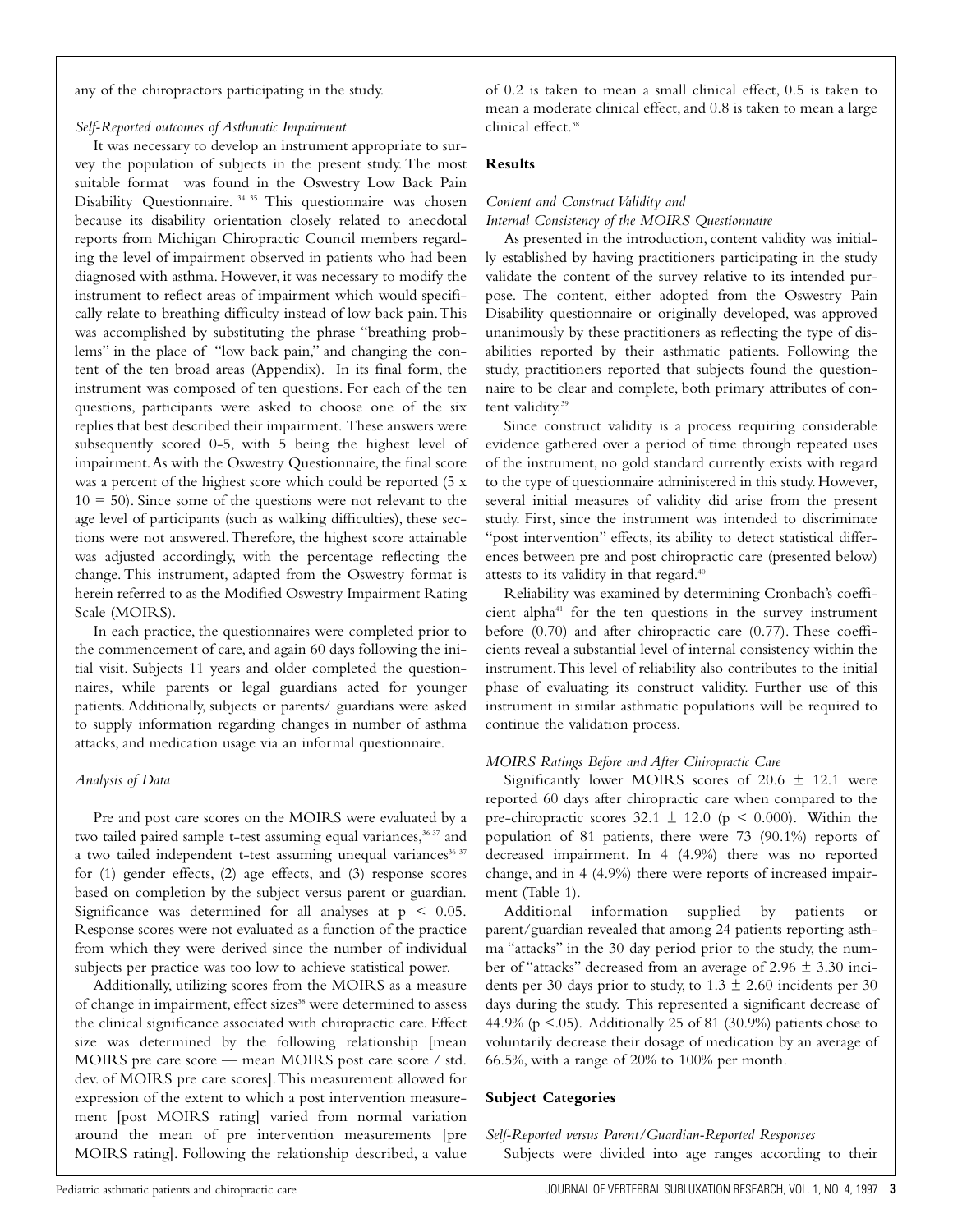| Table 1. Impairment Score Changes* in Bronchial Asthma<br>Pediatric Patients Before and After Chiropractic Care. |                 |                                  |       |              |
|------------------------------------------------------------------------------------------------------------------|-----------------|----------------------------------|-------|--------------|
| Patient Categories                                                                                               |                 | Probability $f$<br><b>Scores</b> |       | Effect Size‡ |
|                                                                                                                  | Pre             | Post                             | (p)   |              |
| <b>Total Population</b><br>А.                                                                                    | $32.1 \pm 12.0$ | $20.6 \pm 12.1$                  | 0.000 | 0.96         |
| Age Range/Gender<br>В.                                                                                           |                 |                                  |       |              |
| $1-10$ years                                                                                                     |                 |                                  |       |              |
| Males                                                                                                            | $30.4 \pm 10.5$ | $15.8 \pm 12.1$                  | 0.000 | 1.40         |
| Females                                                                                                          | $30.8 \pm 11.9$ | $21.1 \pm 12.0$                  | 0.000 | 0.81         |
| $11-15$ years                                                                                                    |                 |                                  |       |              |
| Males                                                                                                            | $30.7 \pm 11.2$ | $19.4 \pm 10.5$                  | 0.000 | 1.00         |
| Females                                                                                                          | $37.4 \pm 14.5$ | $26.7 \pm 12.7$                  | 0.000 | 0.73         |
| Gender<br>$C_{\cdot}$                                                                                            |                 |                                  |       |              |
| Total Population                                                                                                 |                 |                                  |       |              |
| Males                                                                                                            | $30.3 \pm 10.3$ | $17.8 \pm 11.1 -$                | 0.000 | 1.20         |
| Females                                                                                                          | $34.2 \pm 13.5$ | $24.0 \pm 12.5$                  | 0.000 | 0.75         |
|                                                                                                                  |                 |                                  |       |              |

• Impairment rating scores were obtained from the Modified Oswestry Index Rating Scale (MOIRS, see Methods for protocols). Higher Scores represent greater impairment.

† Probability values of less than 0.05 were significant.

‡ Effect size (see Methods) is a measure of clinical effect, where 0.2 is a small effect, a moderate effect, and 0.8 a large effect.

– Compared across (between) groups, post care males scored significantly ( $p = 0.02$ ) lower (improvement) than females. No other comparisons between groups were statistically significant.

apparent ability to complete the questionnaire alone, or requiring a parent or guardian to act for them. The division was made between 1 to 10 years and 11 to 17 years. Although MOIRS scores were lower in the younger age bracket prior to and after care than the higher age group, there was no significant difference between the age categories. This suggested that guardian versus self-reporting elicited the same range of responses. Moreover, in both age groups, MOIRS scores were significantly lower (improvement) following chiropractic care compared to pre chiropractic MOIRS scores ( $p \le 0.000$ ).

## *Gender Differences*

Girls showed slightly higher impairment scores (34.2  $\pm$ 13.5) before chiropractic care than did boys  $(30.3 \pm 10.3)$ . Although both genders reported significantly decreased impairment after care, scores were significantly higher among girls (24.0  $\pm$  12.5) when compared to boys(17.8  $\pm$  11.1), suggesting a more profound clinical effect for males.This possibility was further explored by investigating effect sizes, separately, for the genders.

Effect size, derived from MOIRS scores before and after chiropractic care, was used as a measure of estimating the extent of clinical change. While, overall, the clinical effect was large for

the subject population as a whole (0.96), boys demonstrated a higher effect size (1.20) than did girls (0.75), as can be seen in Table 1, thus supporting a proposed larger clinical effect for males.

## **Discussion**

## *The Survey Instrument (MOIRS)*

Due to lack of previous use of the MOIRS, its internal construct validation is in the initial phase.The instrument is administered easily, lending itself to use by parents/guardians as well as self-rating by young adults. It is anticipated that it will continue to be used by chiropractors and other practitioners interested in assessing health outcomes associated with asthmatics. Since the demonstration of internal and external validity for any questionnaire is a process<sup>42</sup> rather than a singular event, it is important that data be gathered from a number of studies for comparison.As a first step in this process, this paper has introduced data which provides a base for comparison. Consequently, while the statistical differences and effect sizes reported in this investigation are compelling, they must be interpreted with caution while awaiting continued evidence regarding validation of the instrument.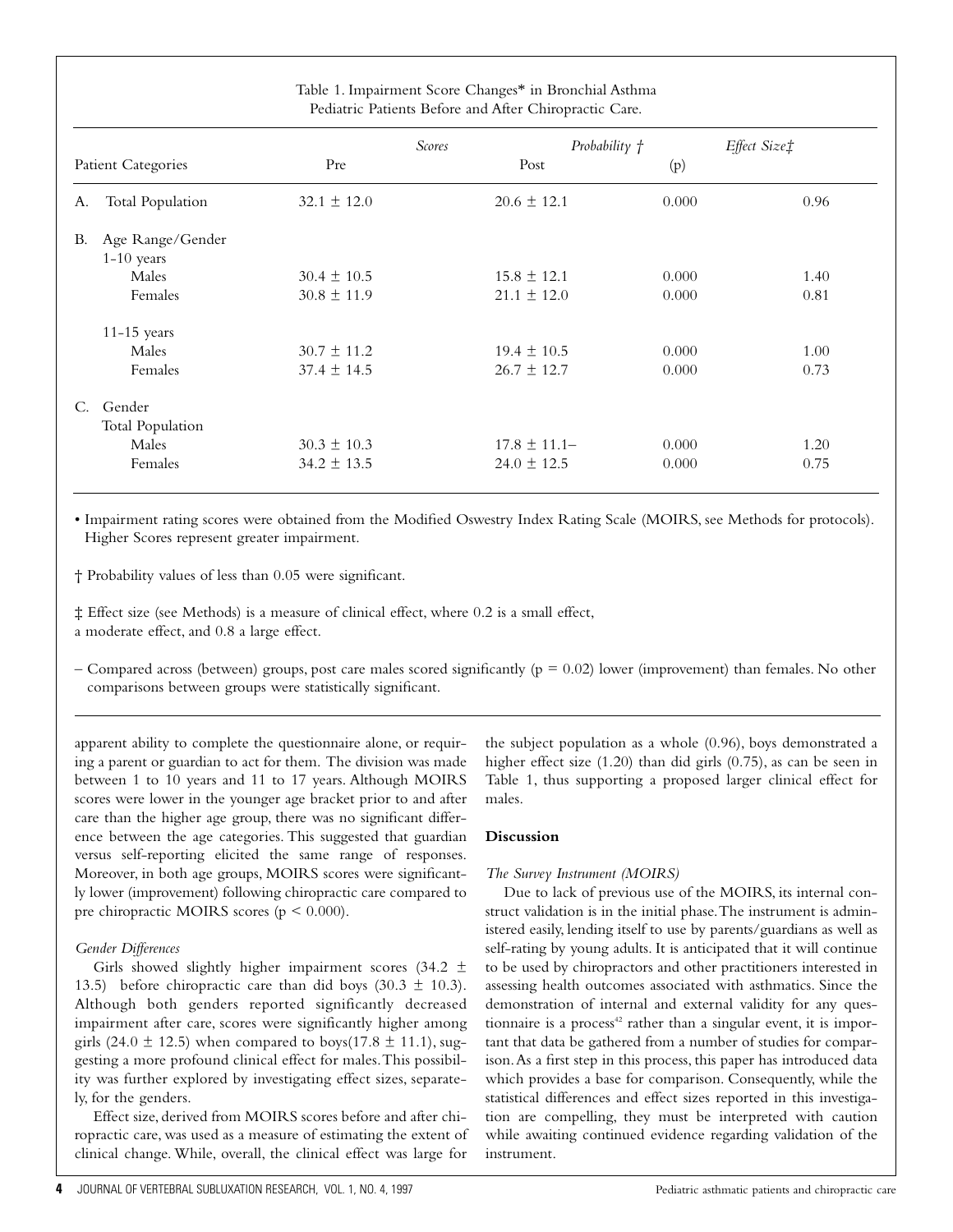#### *Perceived Changes in Impairment Due to Asthma*

The information collected concerning change in the number of asthma "attacks" during this study needs to be viewed in consideration of the timing of the study (May–September), since some atopic (allergic) asthmatic events may be contributed to by seasonal factors such as exposure to higher amounts of pollen. Additionally, influences due to the incidence of non-atopic (nonreagenic) events and atopic asthmatic events incited by exposure to environmental antigens which can not be related to seasonality, such as animal hair, cigarette smoke, and various chemotoxins, were not considered in the present study. To some extent, therefore, the number of asthmatic "attacks" could be related to these factors. However, the significant reduction in asthmatic "attacks" coupled with the high percentage of respondents (or their parent/guardian) voluntarily reducing medication levels, suggests a more permanent effect. This is based on the logical presumption that asthmatic subjects or parents/guardians would be expected, through their personal experience, to recognize "typical" seasonal or occasional environmental influences related to "attack" frequency.

Although demonstrating significant decreases in scores (improvement) pre to post chiropractic care, the 11-17 year old subjects of both sexes demonstrated a trend of self-reporting higher scores than younger subjects (one–ten years).While these differences were not significant, the trend may reflect some level of variation in perception between those self-rating, as opposed to parents/guardians.As pediatric studies will frequently involve this type of design, this issue should remain an important concern as it impacts on validation of the instrument.

While there were no significant differences in age groups within genders, females reported significantly less post improvement than males.The implication that a more pronounced clinical effect was apparent for males than females, while substantiated by statistical significance as well as effect size, currently lacks explanation. However, some evidence exists which suggests that females tend to report their health lower than males even though they may not exhibit other indicators of a lower state of health. Verbrugge<sup>43</sup> proposes that this could be a reflection of the more frequent utilization of helath care by females. As this information is specific to adult populations it may or may not account for the observation regarding gender differences in the present study, especially considering the fact that responses from approximately half of both the male and female subjects were reported by parents/guardians. Certainly, a follow up study investigating more subjects will be needed to attest to the consistency of this finding. Moreover, evaluation of the inference that the significant reduction in impairment was due to chiropractic care will require a controlled clinical research design to focus on gathering evidence related to cause and effect. Relative to this issue, the diversity of techniques employed by different chiropractors participating in the study could be broadly grouped into six general approaches.While it is not possible from the data collected in this study to ascertain if one technique was more effective than another, it is evident that, overall, subjects or parent/guardians responded similarly, regardless of the chiropractic approach used for correction of vertebral subluxation. Further study, among those advocating specific approaches will be necessary to elucidate any distinctions in efficacy. Moreover, it will be of interest to conduct additional study regarding the consistency of segmental locations which are adjusted among the different approaches, concomitant with reported changes in asthma impairment. Such information could offer considerable insight regarding the range of possible approaches effective in the correction of vertebral subluxation.

#### **Conclusions**

The authors of this study do not suggest that chiropractic care is to be considered a substitute for prudent, proper medical attention for the asthmatic patient. However, it should be noted, that traditional pharmacological approaches to the management of asthma have been shown to represent a risk to the patient, $294445$  with several studies calling into question the efficacy of such treatment in the management of asthmatic conditions.29 30 31 32 Therefore, when considering pharmaceutical agents in the management of asthma in the pediatric patient, the expected benefit must be weighed against the inherent risks.As shown in the present study, chiropractic care, a safe nonpharmacologic health care approach, may also be associated with self-reported decrease in asthma-related impairment to the patient, including the patient's perception of reduced respiratory effort, as well as a decreased incidence of asthmatic "attacks." In view of these findings it is suggested that chiropractic care be further investigated regarding its role in the overall health care management of pediatric asthmatics.

#### **Acknowledgements**

The Michigan Chiropractic Council (M.C.C.) would like to thank Mrs. Kimberly Klapp for her generous assistance in compiling the data collected in this study. The M.C.C. would like to thank the following doctors for donating their time and services in the performance of this study: Dr. Ronnie Adkins, Dr. Robin Barricklow, Dr. Jefferey Buller, Dr. Samuel Caruso, Dr.William Cook, Dr. Guy Dione, Dr. Bruce Dorais, Dr. Kurt Froese, Dr. Salvatore Gennero Jr., Dr. Robert L. Graham, Dr. Amy Gramzow, Dr. Davis Guzzardo, Dr. Robert Heit, Dr. Gregory Hicks, Dr. Raymond Kaminsky Jr., Dr. Thomas Klapp, Dr. Thomas Kopinsky, Dr. Daniel LaFramboise, Dr. Larry Libs, Dr. David Mason, Dr. Kevin O'Dell, Dr. Richard Oberhew, Dr. Mary Parr-Wlodyga, Dr. Roy Picard, Dr. Linda Rassel, Dr.Arlen Rubin, Dr. Keith Sarver, Dr. Daniel Schultz, Dr. Karen Siupik, Dr. Kurt Titze, Dr. Stephen Upchurch, Dr. Dennis Whitford, Dr. Carol Wood-Zanchetta.

The M.C.C. would additionally like to thank the International Chiropractic Pediatric Association for their assistance in the organization and analysis of data collected in this study, and the writing of this paper.

The I.C.P.A. and Richard A. Pistolese would like to thank Larry Webster, D.C. for his love, guidance and inspiration; W. Adrian Yeung, MS, Donald Gutstein D.C., Bruce Pfleger, Ph.D., Ed Owens, D.C., Susan Brown, Ph.D., and Life University's Resource Center Staff for their kind assistance.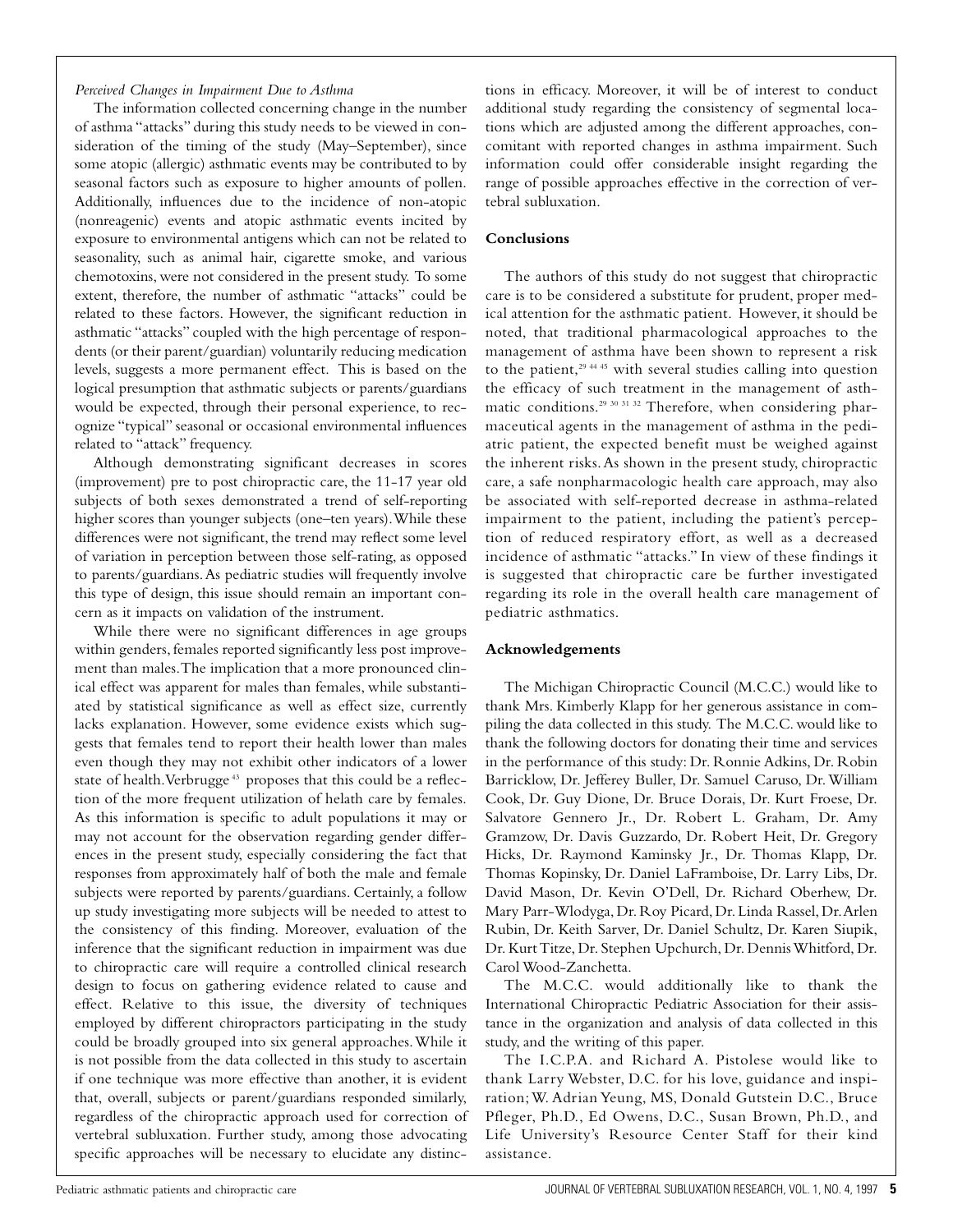#### **References**

- 1. Robbins SL; Cotran RS; Kumar V; The Respiratory System. in: Robbins Pathologic Basis of Disease. 5th edition. Philadelphia, PA: W.B. Saunders 1995: p. 689
- 2. Airways Obstruction; Asthma; Pathophysiology. in: The Merck Manual of Diagnosis and Therapy. Sixteenth Ed. Rahway: Merck Publishing Group, Merck & Co., Inc. 1996:646-7.
- 3. Guyton AC; Pulmonary Ventilation. in: Guyton's Textbook Of Medical Physiology; 8th Edition. Philadelphia, PA:W.B. Saunders 1991:p.402
- 4. Bleecker ER, Smith PL. Obstructive Airways Disease. In: Barker LR, Burton JR, Zieve PD. Principles of Ambulatory Medicine. Second Ed. Baltimore: Williams & Wilkins, 1986:645-7.
- 5. Nilsson N; Christiansen B; Prognostic factors in bronchial asthma practice. J Aust Chiropr Assoc 1988; 18(3):85-7
- 6. Peet JB; Marko SK; Piekarczyk W; Chiropractic response in the pediatric patient with asthma:A pilot study; Chiropractic Pediatrics 1995; 1(4):9-12
- 7. Nielsen NH; Bronfort G; Bendix T; Madsen F; Weeke B; Chronic asthma and chiropractic manipulation: a randomized clinical trial. Clin Exp Allergy 1995; 25(1):80-8
- 8. Jamison JR; Leskovec K; Lepore S; Hannan P;Asthma in a chiropractic clinic:A pilot study. J Aust Chiropr Assoc 1986 Dec;16(4):137-43
- 9. Wiles R; Daikow P; Chiropractic and visceral disease: A brief survey. J Calif Chiro Assoc 1982; 26(2):65-8
- 10. Monti R; Mechanisms and chiropractic management of bronchial asthma. Dig Chiro Econ 1981:48-51
- 11. Hviid C;A comparison of the effects of chiropractic treatment on respiratory function in patients with respiratory distress symptoms and patients without. Bull Eur Chiro Union 1978;26: 17-34
- 12. Masarsky C; Weber M; Chiropractic and Lung Volumes—A Retrospective Study.ACA J of Chiropr 1986; 23(9):65-8.
- 13. Kessinger R; Changes made in pulmonary function associated with upper cervical chiropractic specific chiropractic care. J Vert Sublux Res 1997; 1(3):43-9
- 14. Flecia J; Renaissance:A pshychoepistemological basis for the new renaissance intellectual. Renaissance International , Colorado Springs, CO 1982
- 15. Dishman R; Review of the literature supporting a scientific basis for chiropractic subluxation complex. J Manipulative Physiol Ther 1985; 8(3):163
- 16. Lantz CA; The vertebral subluxation complex part 1: introduction to the model and the kinesiologic component. CRJ 1989; 1(3):23
- 17. Lantz CA;The vertebral subluxation complex part 2: neuropathological and myopathological components. CRJ 1990; 1(4):19
- 18. Sharpless SK; Susceptibility of spinal nerve roots to compression Block. in: Goldstein M. Ed., The research status of spinal manipulative therapy. Bethesda, MD: DHEW Publication (NIH) 1975; 76-998:155-61
- 19. Konno S, Olmarker K; Byrod G; et al. Intermittent cauda equina compression Spine 1995; 20(1):1223
- 20. Rydevic BL;The effects of compression on the physiology of nerve roots. J Manipulative Physiol Ther 1992; 15(1):62-6.
- 21. Badalamente M, Ghillani R, Chien P, Daniels K. Mechanical stimulation of dorsal root ganglia induces increased production of substance P: A mechanism for pain following nerve root compromise? Spine 1987; 12(6):552-555.
- 22. Guyton AC; Somatic Sensations: II. Pain, Headache, and Thermal Sensations. in: Guyton's Textbook Of Medical Physiology; 8th Edition. Philadelphia, PA: W.B. Saunders 1991:p.520-1
- 23. Hasue M; Pain and the nerve root. Spine 1993; 18(14):2053-8
- 24. Guyton AC; Regulation of Respiration. in: Guyton's Textbook Of Medical Physiology; 8th Edition. Philadelphia, PA:W.B. Saunders 1991:p.444
- 25. Netter FH; Section 1: Head And Neck; Cranial And Cervical Nerves. in: Atlas Of Human Anatomy; Seventh Printing. Summit, NJ: Ciba-Giegy Corporation 1994: p.121
- 26. Grostic JD; Dentate ligament cord distortion hypothesis. CRJ 1988; 1(1):47-55
- 27. Gray H; Muscles and Fasiae. in: Gray's Anatomy of The Human Body, 100th Year - 27th edition. Philadelphia, PA: Lea & Febiger 1962: p. 451
- 28. Burt CW, Knapp DE, National Center for Health Statistics (NCHS) Advance data report No. 277. September 26, 1996. Rockville, MD Ambulatory care visits for asthma: United States, 1993-94,(PHS)96-1250
- 29. Spitzer WO, Suissa S, Ernst P, et al.The use of (beta)-agonist and the risk of death and near death from asthma. N Engl J Med 1992; 326:501-6
- 30. Sears MR, Taylor DR, Print CG, et al. Regular inhaled beta-agonist treatment in bronchial asthma. Lancet 1990; 336:1391-6
- 31.Van Schayck CP, Dompeling E,Van Herwaarden CL, et al. Bronchodilator treatment in moderate asthma or chronic bronchitis: continuous or on demand? A randomised controlled study. BMJ 1991; 303:1426-31.
- 32. Inman MD, O'Byrne PM. The effect of regular inhaled albuterol on exercise-induced bronchoconstriction. Am J Respir Crit Care Med 1996; 153:65-9.
- 33. Lawrence DJ, Cassidy JD, McGregor M, Meeker WC, Vernon HT, Advances in Chiropractic Vol. 2. St. Louis; Mosby - Yearbook Inc, 1995
- 34. McDowell I, Newell, C. Measuring Health: A Guide to Rating Scales and Questionnaires. Oxford Univ Pr 1987.
- 35. Fairbanks JCT, Couper J; Davies JB; et al. The oswestry low back pain disability questionnare. Physiotherapy 1980; 66:271-3
- 36. Mendenhall W, Introduction to probability and statistics (5th ed.). Massachusetts, Duxberry Press 1979
- 37.Wall FJ, Statistical Data Analysis Handbook. New York, McGraw Hill Publishing Co. 1986
- 38. Kazis LE,Anderson JJ, Meenan RF, Effect sizes for interpreting health status. Medical Care 1989; 27(3):S178-89
- 39. McDowell I, Newell, C. Measuring Health: A Guide to Rating Scales and Questionnaires. Oxford Univ Pr 1987: p.33
- 40. McDowell I, Newell, C. Measuring Health: A Guide to Rating Scales and Questionnaires. Oxford Univ Pr 1987: p.35
- 41. McDowell I, Newell, C. Measuring Health: A Guide to Rating Scales and Questionnaires. Oxford Univ Pr 1987: p.40
- 42. McDowell I, Newell, C. Measuring Health: A Guide to Rating Scales and Questionnaires. Oxford Univ Pr 1987: p.36
- 43.Verbrugge LM. Gender and health: an update on hypotheses and evidence. Journal of Health and Social Behavior 1985; 26 (Sept): 156-152.
- 44.Adkinson NF, Eggleston PA, Eney D, et al;A controlled trial of immunotherapy for asthma in allergic children. N Engl J Med 1997; 336(5):324-31
- 45. Drazen JM, Israel E, Boushey HA, et al. Comparison of regularly scheduled with as-needed use of albuterol in mild asthma. N Engl J Med 1996; 335:841-7.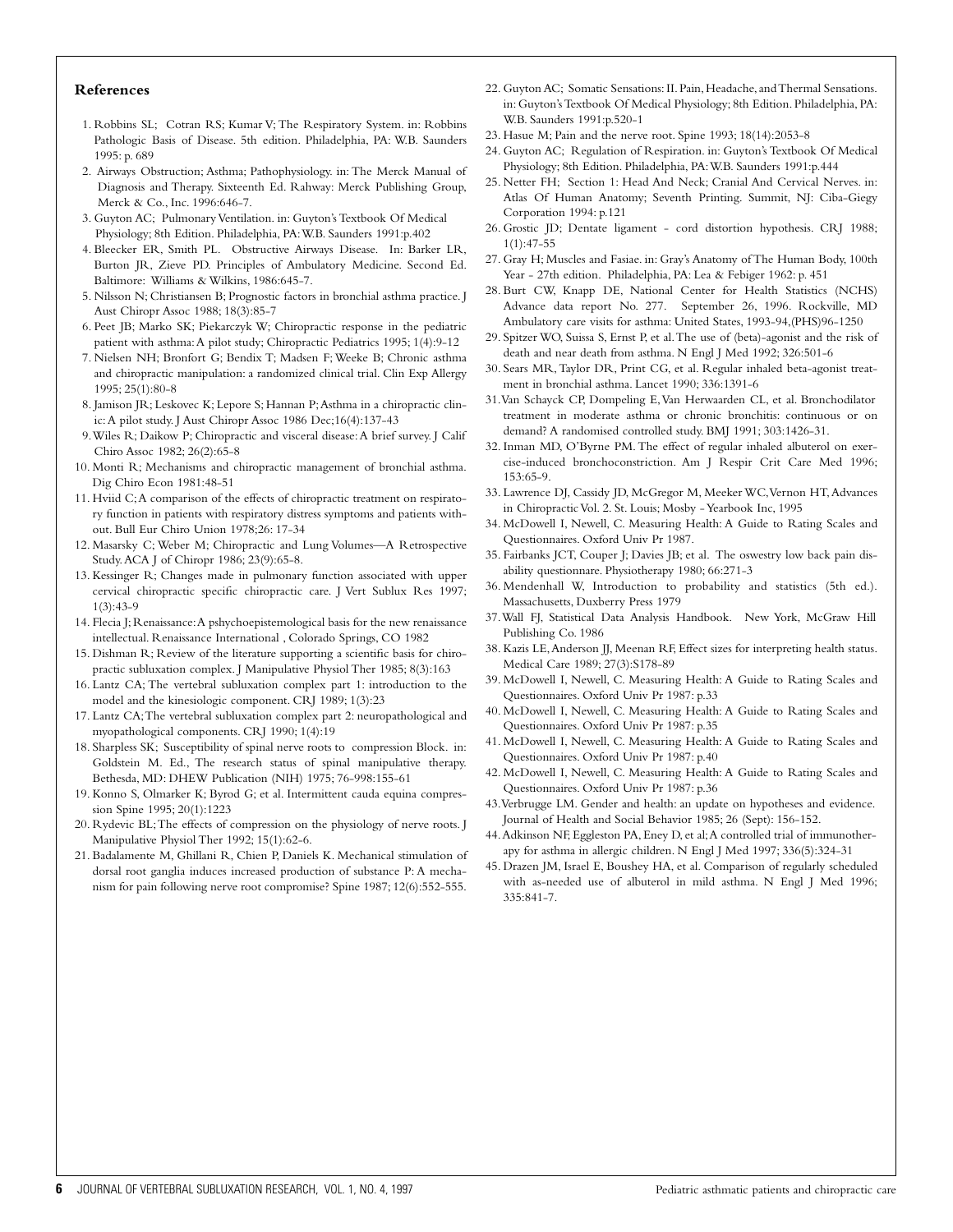## **Appendix**

# Asthma Research Program

## Quantitative Asthmatic Index

This questionnaire has been designed to give the doctor information as to how breathing difficulty has affected your ability to manage everyday life. Please answer every section and mark in each section the ONE box which applies to you. We realize you may consider that two of the statements in any one section relate to you, but please mark the box which most closely describes your condition

## **1) Current difficulties**

 $\Box$  I have no breathing problems at this moment.

 $\Box$  I have mild breathing problems at this moment.

 $\Box$  I have moderate breathing problems at this moment.

 $\Box$  My breathing problems are fairly severe at this moment.

 $\Box$  My breathing problems are severe at this moment.

 $\Box$  My breathing problems are very severe at this moment.

## **2) How many times have you ever been hospitalized for Asthma**

□ Never.

□ One Time.

 $\Box$  Two Times .

□ Three Times.

□ Four Times.

 $\square$  Five or more times.

#### **3) When was the last time you had a severe flare-up or needed treatment for your asthma?**

□ Never.

 $\Box$  More than twelve months ago.

- $\Box$  Within the last twelve months.
- $\Box$  Within the last six months.

 $\Box$  Within the last month.

 $\Box$  Within the last week.

## **4) Mild Activity**

 $\Box$  I can walk any distance with no problems.

- $\Box$  I can walk any distance with occasional problems.
- $\square$  I can walk a lot but have frequent breathing problems.
- $\Box$  I don't walk much because I have frequent problems breathing .
- $\Box$  I walk rarely because I have frequent and severe problems breathing .
- $\Box$  I never walk because of severe breathing problems.

## **5) Vigorous Activity**

- $\Box$  I participate in vigorous activity with no breathing problems.
- $\Box$  I participate in vigorous activity with mild breathing problems.
- $\Box$  I participate in vigorous activity with moderate breathing problems
- $\Box$  I participate in vigorous activity with severe breathing problems.
- $\Box$  My activities are rarely vigorous because of severe breathing problems.
- $\Box$  I am never vigorous because of severe breathing problems.
- **6) In the past 4 weeks how much time have you missed from work, school, or usual activity because of asthma?** □ None. □ One to three days.
	- $\Box$  Four days to one week.
	- □ One to two weeks.
	- □ Two to three weeks.
	- □ Three to four weeks.

## **7) How often do asthma attacks awaken you at night?**

- □ Never.
	- □ Less than once a week.
	- □ Once or twice a week.
	- □ Three or four times a week.
	- $\Box$  Five or six times a week.

□ Every Night.

## **8) School / Work**

 $\Box$  My breathing never interferes with work activity.  $\Box$  My breathing rarely interferes with work activity.  $\Box$  My breathing moderately interferes with work activities.  $\Box$  My breathing interferes very much with work activities.  $\Box$  My breathing prevents me from doing most jobs.  $\Box$  My breathing prevents me from doing any work.

## **9) How much does your asthma interfere with your social activities (family, friends, neighbors or groups)**

- □ Never.
- □ Rarely.
- □ Slightly.
- □ Moderately.
- $\Box$  Frequently.
- □ Extremely.

## **10) Medication**

- $\Box$  I never take medication or inhalants.
- $\Box$  I very rarely take medication or inhalants.
- $\Box$  I rarely take medication or inhalants.
- $\Box$  I sometimes take medication or inhalants.
- $\Box$  I frequently take medication or inhalants.
- $\Box$  I use my inhaler most days.